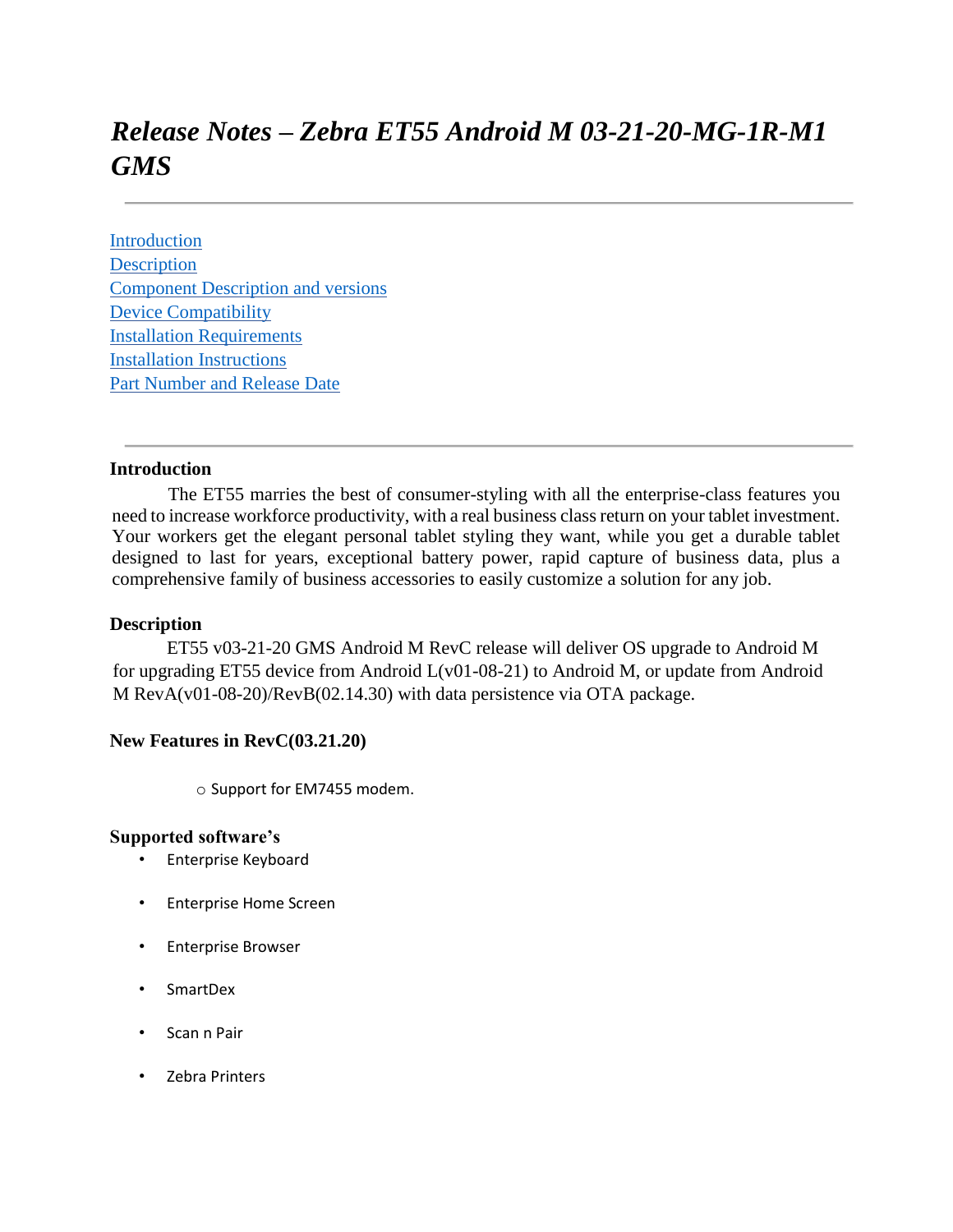• All-Touch Terminal Emulation

# <span id="page-1-0"></span>**Component Description and versions**

| Build_version                       | 03-21-20-MG-1R-M1-U00-STD                        |
|-------------------------------------|--------------------------------------------------|
| Android_version                     | $6.0.1(32-bit)$                                  |
| Android_SDK_Level                   | 23                                               |
| <b>Android Security Patch Level</b> | August 5, 2018                                   |
| Linux_kernel                        | 3.14.55 (64-bit)                                 |
| <b>OSX</b>                          | <b>INTL.60.6.6.4</b>                             |
| Wifi                                | FUSION_BA_3_10.0.2.011_M                         |
| <b>TXE FW</b>                       | 1.2.1.1153                                       |
| <b>BIOS</b> version                 | 5.04.42.0052-A-Z-013                             |
| <b>UPLMC FW version</b>             | <b>UPLMC_0065_08</b>                             |
| <b>Bluetooth</b> stack              | 4.1                                              |
| Modem FW Version/Config             | Huawei - ME936                                   |
|                                     | FW ver - 11.350.16.17.00                         |
|                                     | Sierra - EM7355                                  |
|                                     | Other: 05.05.58.00 / 005.026_000                 |
|                                     | VZW: 05.05.58.01 / 005.030_000                   |
|                                     | Sierra - EM7455                                  |
|                                     | GEN: 02.24.05.06 / 002.026 000                   |
| <b>RIL Version</b>                  | Huawei - ME936                                   |
|                                     | RIL:<br>V100R005B003D30SP00C032015-<br>$03 - 26$ |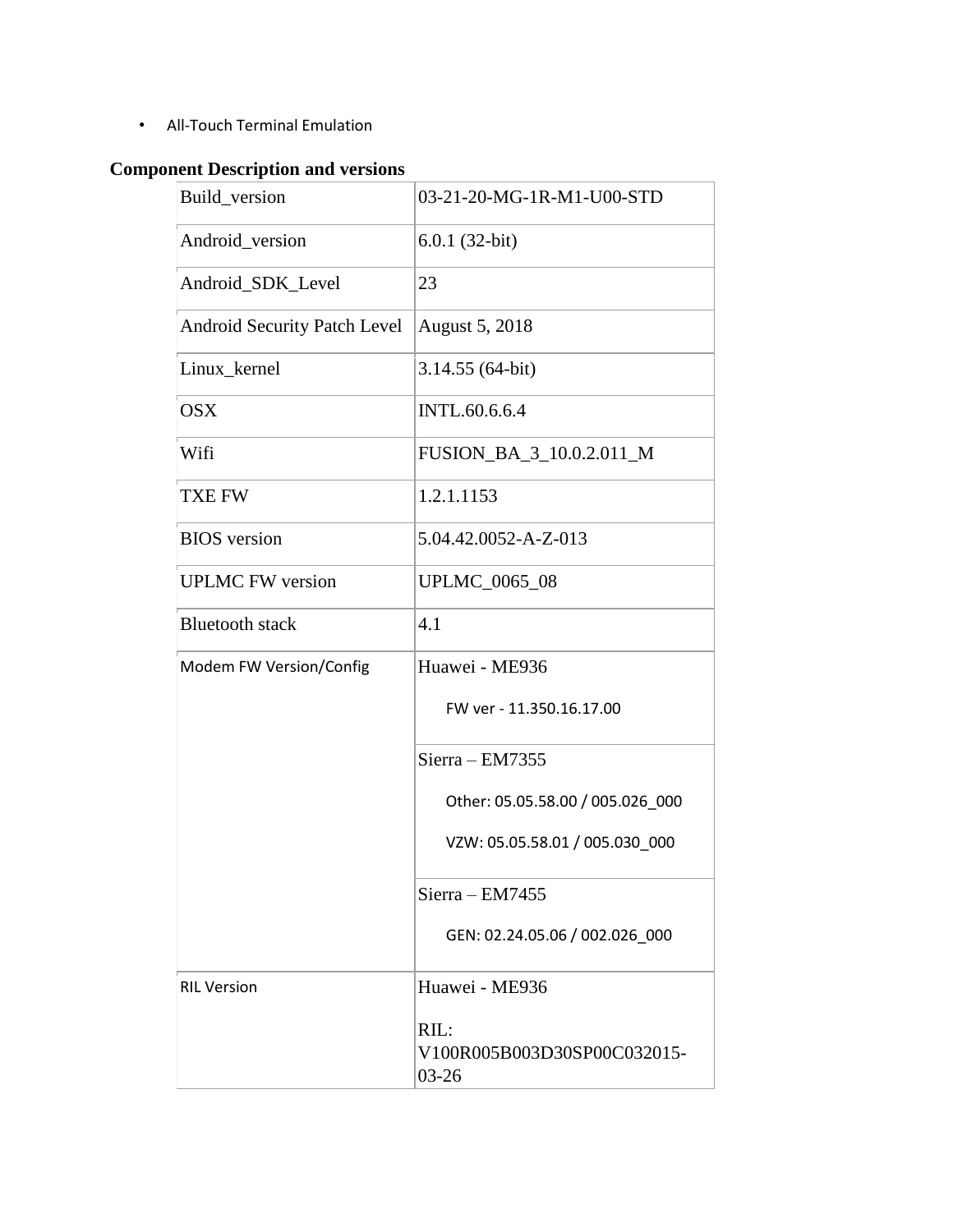|                                      | Sierra - EM7355           |
|--------------------------------------|---------------------------|
|                                      | RIL: V6.0.14.7_x86_32 QMI |
|                                      | $Sierra - EM7455$         |
|                                      | RIL: V6.0.14.7_x86_32 QMI |
| <b>NFC</b>                           | 8.1.24                    |
| Scanning_Framework                   | 19.7.26.0                 |
| Datawedge                            | 6.8.54                    |
| <b>DWDemo</b>                        | 2.0.13                    |
| <b>MXMF</b>                          | 8.0.3.0                   |
| Touch                                | 2.2. AA                   |
| <b>Scanner Firmware</b>              | PAABLC44-001-R01          |
| RxLogger                             | 4.61.0.0                  |
| <b>RD</b> Client                     | 1.01.03                   |
| StageNow                             | 3.0.1.1038                |
| <b>SOTI</b>                          | 13.3.0. Build 1059        |
| <b>EMDK</b>                          | 6.9.16.1216               |
| B2M_Elemez                           | 1.0.0.347                 |
| Data_Analytics                       | 1.0.2.1859                |
| <b>File Browser</b>                  | 1.19.1.0                  |
| <b>Enterprise Keyboard Manager</b>   |                           |
| ("added as a system<br>application") | 1.8.0.3                   |
| AppGallery                           | 3.0.1.7                   |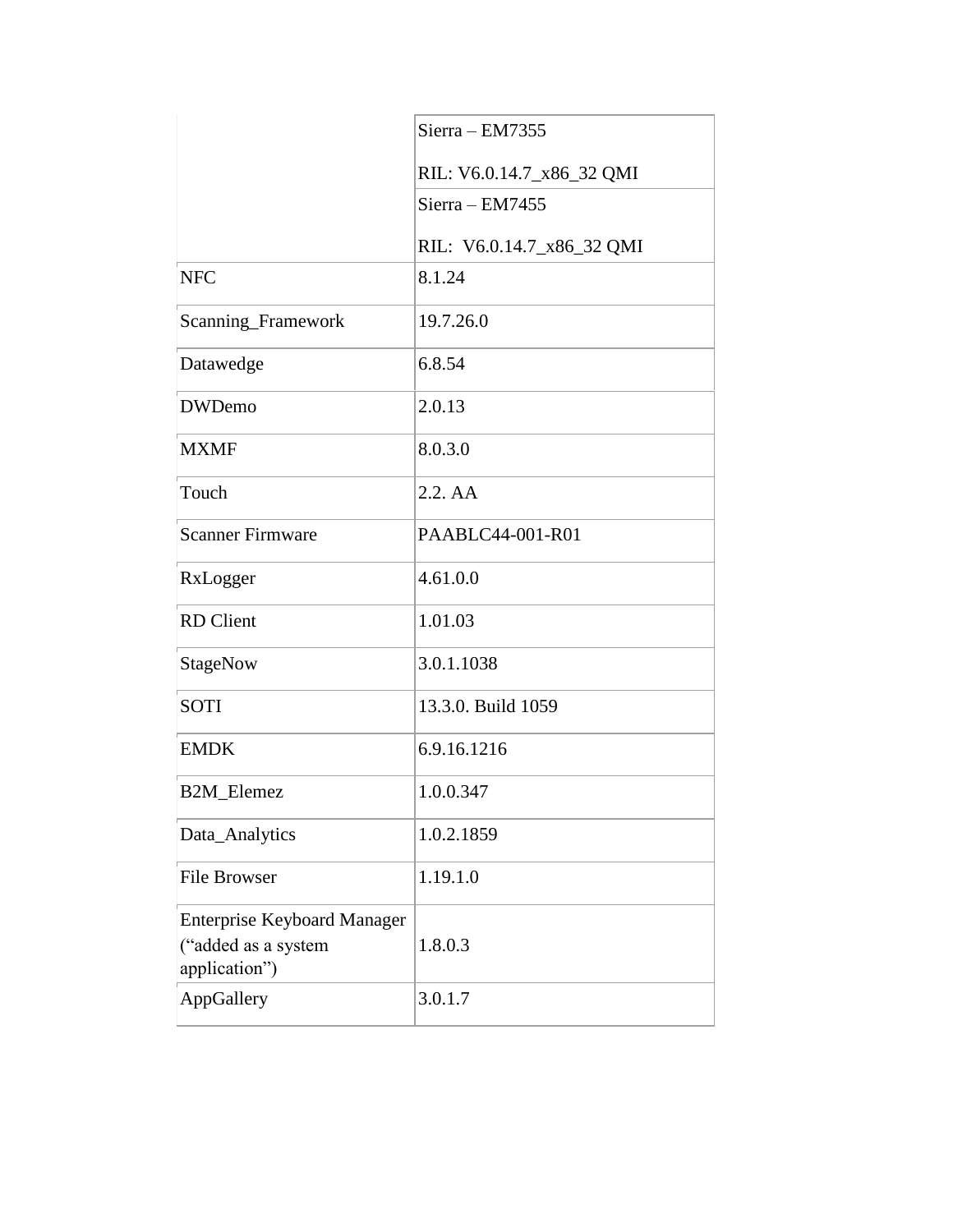## **SPR Fixes in RevC(03.21.20):**

- SPR35062- Device default Launcher gives issues when MX configures whitelist or installs 3rdparty Launcher - through AirWatch.
- SPR35025 Resolved an issue where Proxy Auto Config (PAC) did not work properly following stops/restarts of the PacService.
- SPR35032 Resolve an issue in which user was unable to configure the data usage limit.
- SPR33207– Resolved an issue wherein the Device Diagnostic tool had an issue with reading the battery cycles in the application for PP+ batteries.
- SPR33671– Resolved an issue wherein user was unable to create WIFI profile with username as backslash followed by number.
- SPR34267 Resolved an issue wherein the device was failed to enable USB debugging when a barcode was scanned.
- SPR33862 Resolved an issue wherein the Screen Time off settings using Display manager CSP was not working.
- SPR34145 Resolved an issue wherein indexing of the WEP key was not handled correctly.
- SPR33973 Resolved an issue wherein erroneously loading default profile by providing feature to ignore disabled profiles in DataWedge.
- SPR34566 Resolved an issue wherein the device loses 4G data connectivity randomly.
- SPR34307 Resolved an issue where few of devices were failing to stage when scanned through StageNow.
- SPR33848 Added support to included category field in intent profile in StageNow.
- SPR34189 Resolved an issue wherein low ram and oom limit adjustments to provide more free memory.
- SPR34083/34014/32519 Resolved an issue wherein disable the WWAN Radio via AirWatch using StageNow XML Fails to bind for the first time.
- SPR33639 Resolved an issue wherein the customer app install and launch during device sleep state and device stop emitting scan beam after awaking from suspend.
- SPR33876 Resolved an issue wherein Display Timeout was unable set via StageNow.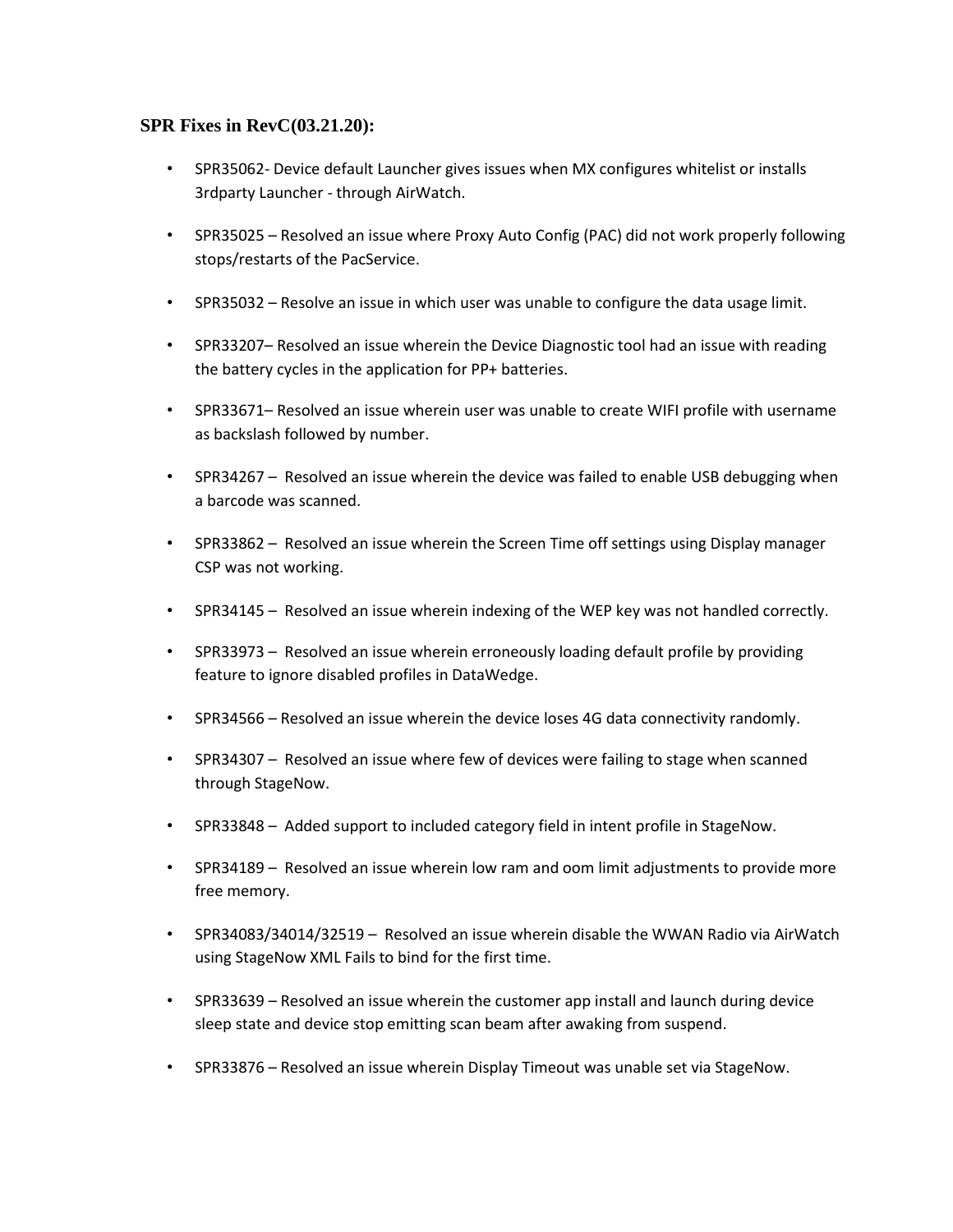- SPR33607 Resolved an issue where few fresh devices were unable to stage after unbox the device.
- SPR33538 Resolved an issue wherein the Scanner beam stuck off and No LED beam while pressing scanner button.
- SPR33977 Resolved an issue wherein Time Zone setting through StageNow profile was not working.
- SPR33981 Resolved an issue Czech Republic Regulatory Country could not be set using Wifi config profile.
- SPR33453/33555 Fix for issue where ZBK(SE4750) scanner was not functioning on upgrade from L to M OS.
- SPR32676 Resolved an issue where in DataWedge will stop working on Android devices.
- SPR32463 Resolved an issue where in StageNow FileMgr downloads frequently fails.
- SPR33233 Resolved an issue where in Datawedge cannot replace separator or non-printable ascii character with \$.
- SPR31491 Resolved an issue where in device not able to stage devices from manufacturing with StageNow.
- SPR34716 Resolved an issue wherein the MX was getting killed by Backup manager and didn't restart properly.
- SPR34187/33899 Resolved an issue whereby MXFramework does not restart after being killed by lowmemkiller.
- SPR34439 NTP is not able to sync time based on the interval.
- SPR34205 Resolved an issue where in the Settings UI does not reflect the actual firmware version for BT.
- SPR34372 Fixed an issue where in setting up DO using AFW or using Google enterprise DPC test setup fails.
- SPR34193 Resolve an Issue where, when an ET50 Lollipop is migrated to Android Marshmallow, the Rotation settings are disabled.
- SPR34127 Resolved an issue wherein setting the MTU to 1500 on Huawei model to resolve the connectivity. (Unique code for Huawei SKUs)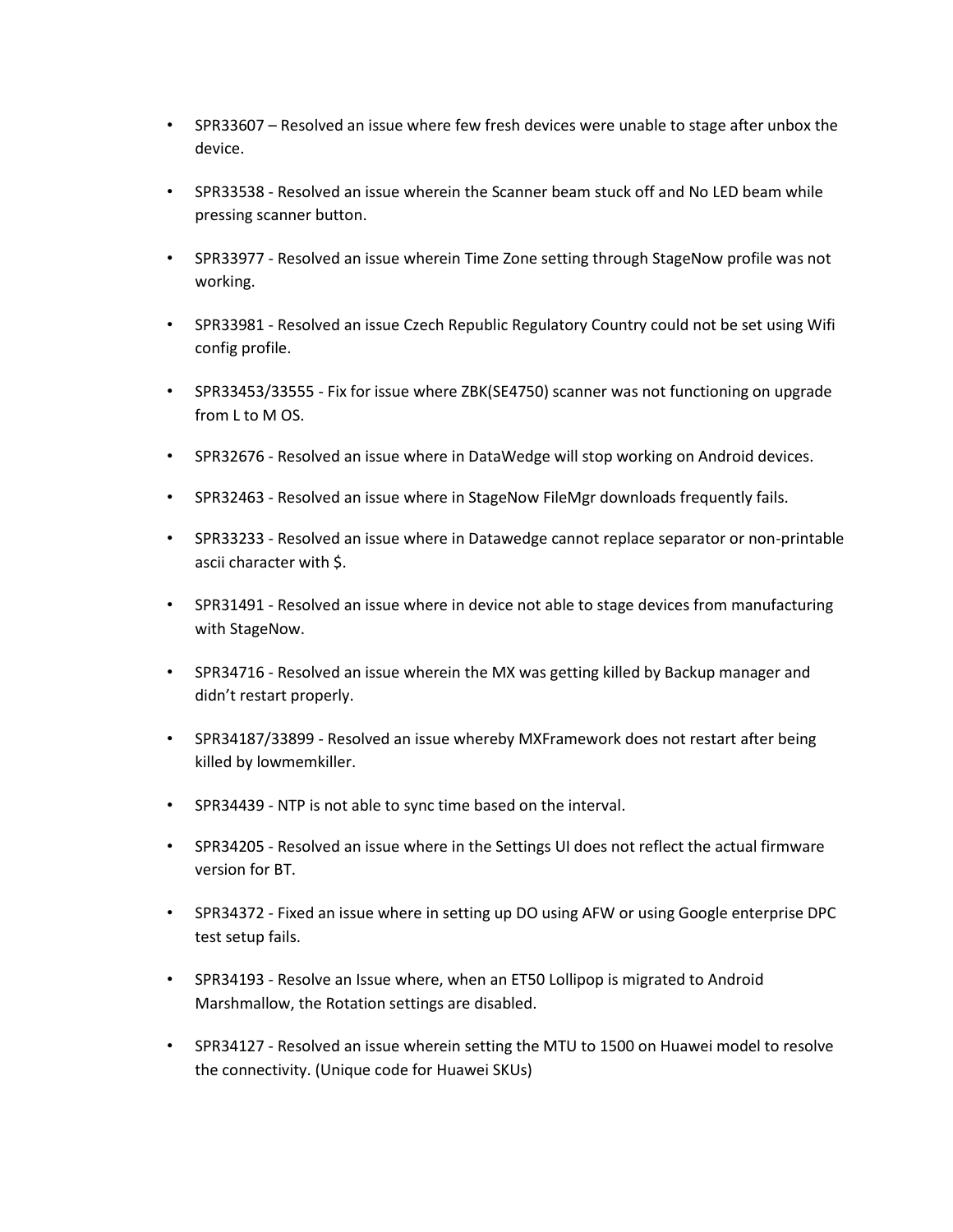## **SPR fixes in RevB(v2.14.30):**

- SPR33115 Resolved issue related to few applications missing on upgrade from L
- SPR32894/32956 Resolved issue where Airwatch fails to install package because MX reports a 'permission error'
- SPR33599 Fixed missing system packages after applying the SN barcode to enable the AppLock
- SPR 33755 Fixed issue where AllowSubmitXMLAction not working as expected
- SPR33293/33087 *–* ET5x Lollipop <--> Marshmallow upgrade/downgrade process improvement
- SPR33067 Fix for issue where ZBK(SE4750) scanner was not functioning on upgrade from L to M OS.
- SPR33659 Fix for issue where continuous read mode doesn't work when beam timer is set to 0.
- SPR32471 Fix for issue where ET50 is unable to associate to Cisco AP when 802.11r/Fast BSS Transition over DS is active
- SPR32438 Changes to roam effectively on an Aruba WiFi network
- SPR32647 Fix for issue with Radio driver fail

## *SPR fixes in ET55 M RevA(01.08.20):*

- *SPR32038 – AirWatch deployed security profile to Wipe the device after X failed pin entries doesn't work on ET5X as expected*
- *SPR30992/SPR31563 – Touch Panel response improvement*
- *SPR31559 – Fix for GprsMgr CSP- WAN CustomProxy Doesn't work data connection issue when built connection with proxy APN.*
- *SPR30979 – USB devices are not visible after ET5X is reinserted into the cradle*
- *SPR31276 – Fix for WLAN slow network traffic when connected to Cisco AP having low DTPC value*
- *SPR31230 – Fix for Wireless connection locked / dropped when SIP client running.*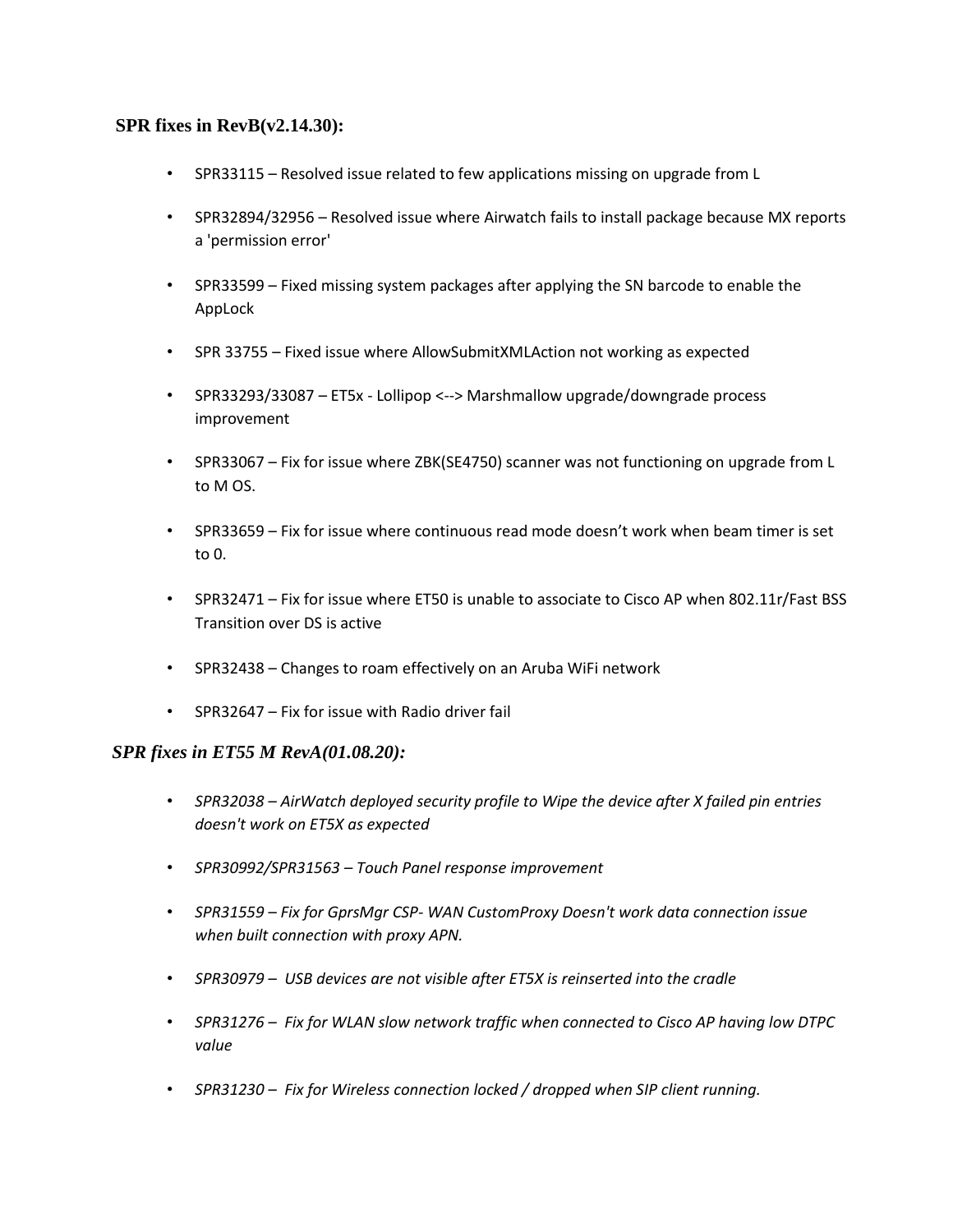- *SPR31733 – Fix for WLAN Exhibits excess band switching*
- *SPR32230 – Workaround for private key access failure through keystore*
- *SPR32193 – Fix for Device authentication failure when the keystore is empty.*
- *SPR32320 – Fix for Wifi disconnect issue*
- *SPR32125 – Fix for issue where the radio is disabled when device is not used for a while, even when is WLAN is set to be always ON*
- *SPR32135 – Fix for issue where after reverting locale from Arabic to English and the Settings screen does revert to its normal state even though the Locale is changed to English*
- *SPR32008 – Fixed issue where on scanning PDF417 barcodes which contain embedded 0x0D characters, these characters transmit as a space character instead of enter/return.*
- *SPR32546 – Fixed issue where Airwatch crash is observed when the AW whitelist is configured with certain restrictions*

## **Notes and known issues**

- Introduced a new option "Disable Cellular data on device suspend" under "Settings $\rightarrow$ Data Usage" to enhance battery standby time on EM7455 modem-based devices.
- o By default, "Disable Cellular data on device suspend" option is disabled on EM7455 modem devices, which would impact battery life (Approximately 29 hours of stand-by battery life in ET55 / 8" display 40 hours on ET55 / 10").
- $\circ$  Customers have the choice of enabling the option "Disable Cellular data on device suspend" to extend standby battery life. Please note that with this option enabled the device might lose data connectivity during suspend.
- o Please note that the above option is only available with EM7455 modem devices.

The modem type can be found under Settings $\rightarrow$ About tablet $\rightarrow$  SW Components $\rightarrow$ Modem Type(EM7455).

• The devices having Modem EM7455 cannot be downgraded to the older OS RevA(v01- 0820)/RevB(02.14.30) or to the L OS . The modem type can be found under About tablet->SW Components-> Modem Type.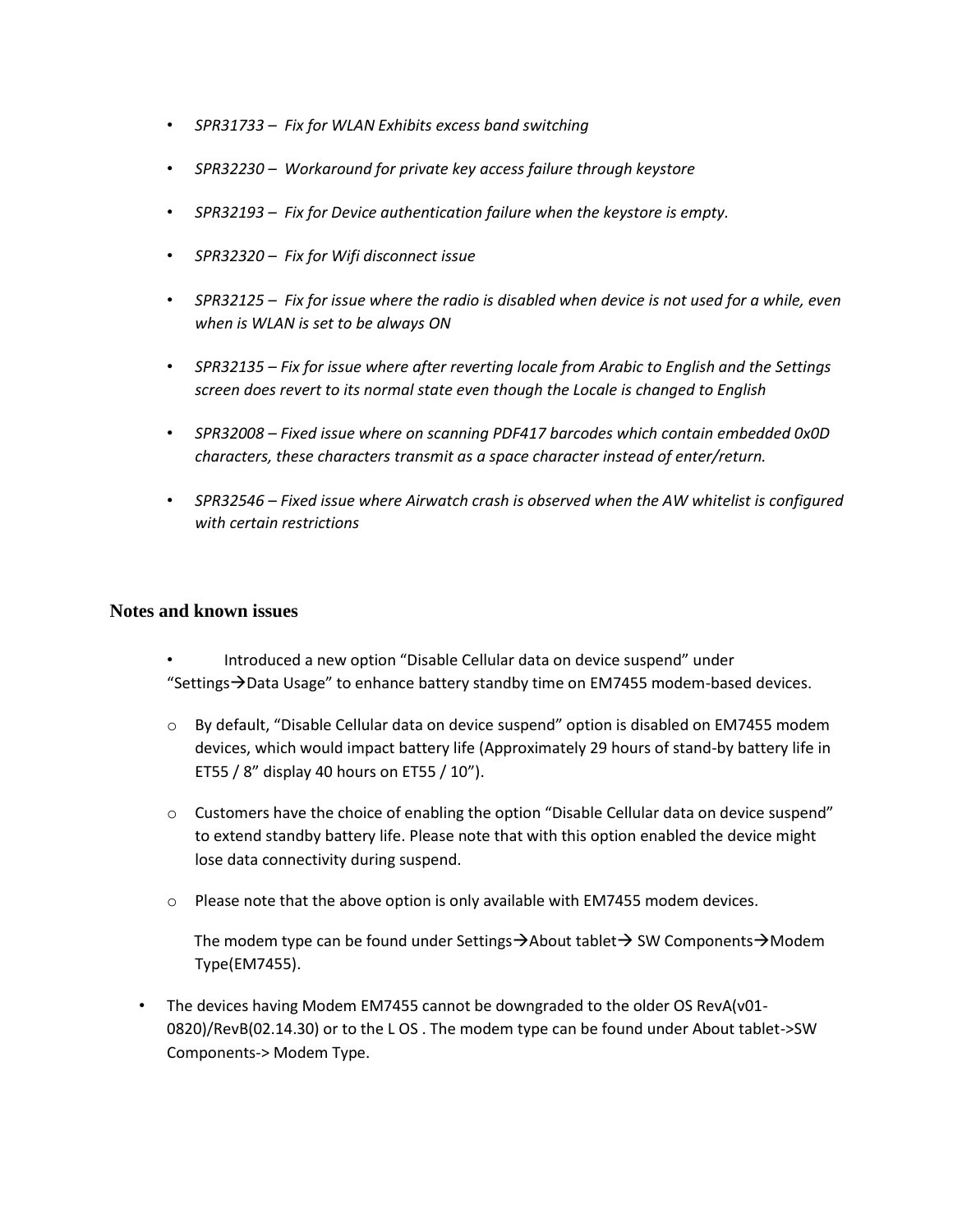• On upgrade from ET5x Android L(64-bit) to Android M(32-bit), it is observed that very few user installed applications are not present due to incompatibility. A notification banner with a list of applications which are no longer compatible with ET5x Android M will be displayed with package names suggesting users to re-install them.

This list is also saved in a lookup file: '/data/system/ET5xM\_incompatible\_pkg\_list' which can be used by device administrators to re-install them

- On upgrade from ET5x Android L GMS to Android M GMS following optional system applications are removed, and if needed can be re-installed from Google play store:
	- o GoogleHindiIME
	- o GooglePinyinIME
	- o JapaneseIME
	- o KoreanIME
	- o PlayGames
	- o DMAgent
	- o FaceLock
- On EnterpriseReset of ET5x M by default, the two ET5x sensors (gyroscope and accelerometer) are disabled. The notification icon (!) appears in the Status Bar indicating that these sensors are disabled. To use the device sensors for screen rotation and positioning, turn ON the sensors.
	- o Swipe down from status bar to view the Notification Panel.
	- o Touch **Auto rotation Disabled** notification. The **Sensors** screen appears.
	- o Touch the switch in the top right corner of the screen. The **Restart now?** dialog appears.
	- o Touch **OK**. The device shuts down and then reboots. After reboot, all sensors are enabled.

MDM/Staging applications can enable Accelerometer and Gyroscope sensors by broadcasting the intent "com.symbol.sensor.ENABLE\_SENSORS".

After device receives this intent, the device will automatically reboot with the sensors enabled.

- On EnterpriseReset of ET5x M by default the device is not encrypted, this default state is to provide userdata persistence on upgrade from un-encrypted ET5x Android L.
- In recovery mode of ET5x M following modes are not available:
	- o Wipe data/factory reset
	- o Apply from internal memory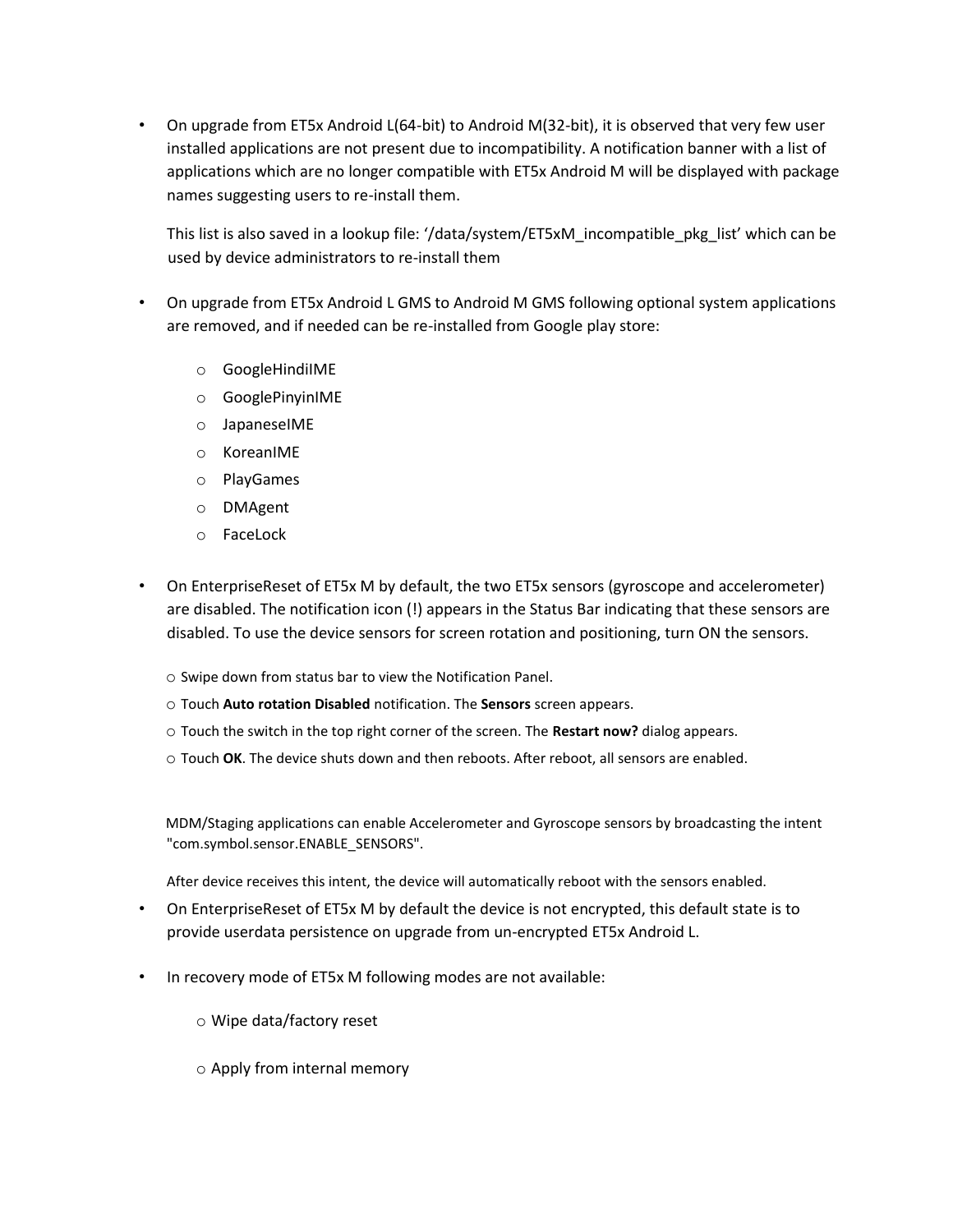- User data will not be persisted on downgrading ET5x M device to ET5x L or when converting from a GMS to Non-GMS OS, or Non-GMS to GMS OS.
- Android Factory Reset Protection feature would require customers to provide their previous registered Google account details to register the device again after a factory reset operation
- WLAN: Support for EAP Fast has been removed in Android M
- HDMI settings configuration is not available in ET5x M
- Bluetooth HFP and HSP profiles are disabled and not supported on ET5x M.
- Using Google Chrome, the download session gets stopped when device gets disconnected from network. User has to re-initiate the download
- Using SOTI EMM, first time enrollment sometimes fails. User can relaunch and retry the enrollment
- Using SOTI EMM, Wifi EAP profile does not persist after EnterpriseReset. As a workaround configure an additional staging profile (PSK based) so that it can be persisted on EnterpriseReset. After EnterpriseReset re-configure the EAP TLS profile again from EMM server
- Recovery mode is not supported for Class 10 SDcard of size 32GB and above

| <b>File</b>            | <b>Details</b>                                                                                   |
|------------------------|--------------------------------------------------------------------------------------------------|
| ET55 P00 MG 032120.zip | OTA incremental patch Update Recovery package to<br>update from Android M RevB to Android M RevC |
| ET55 FP MG 032120.zip  | Full OS Software Update Recovery package                                                         |
| ET55 FPG MG 032120.zip | Android L to Android M Software Upgrade Recovery<br>package                                      |

## **Contents**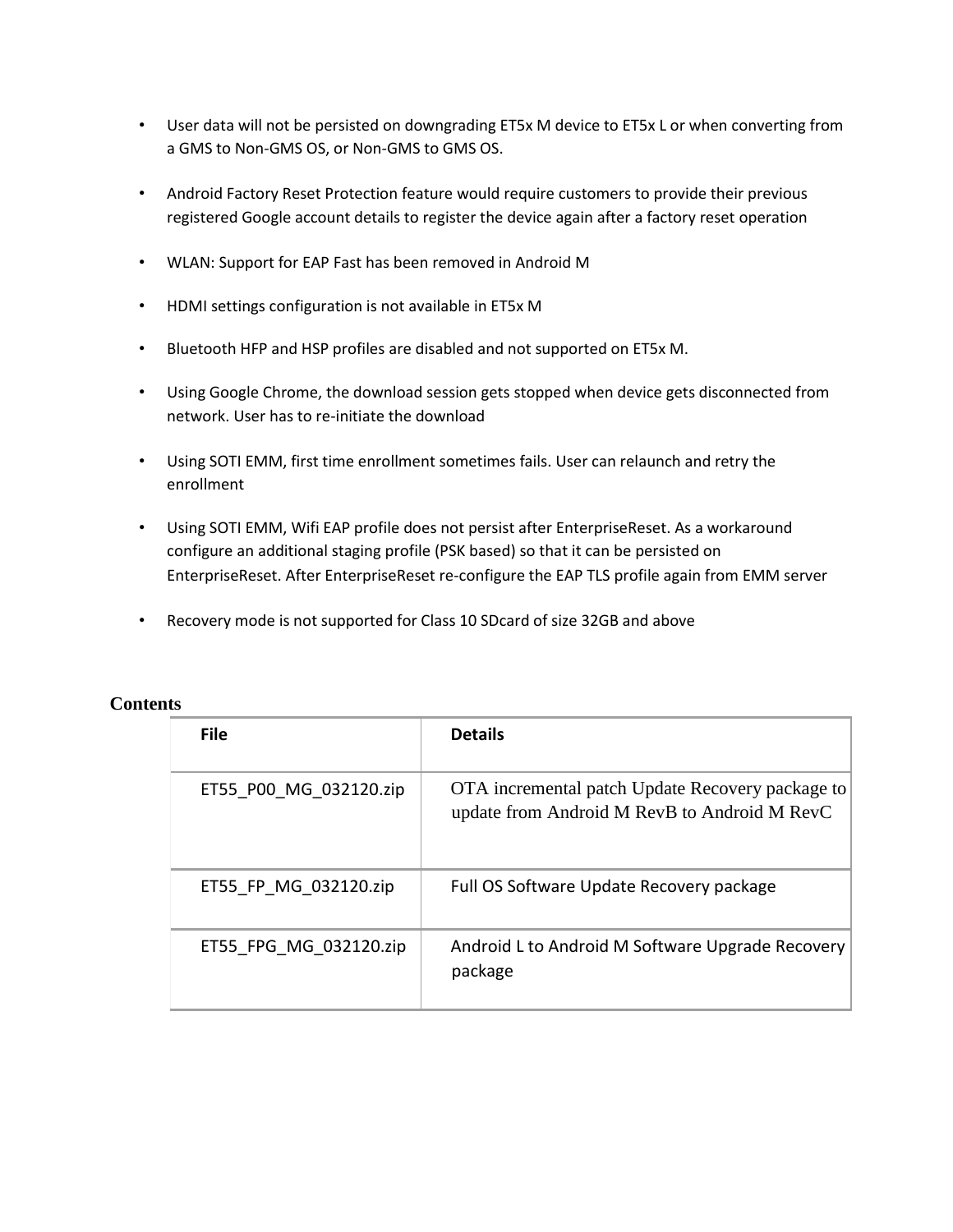| ET55 MG ENT RESET.zip  | Enterprise Reset Recovery Package.                                        |
|------------------------|---------------------------------------------------------------------------|
|                        | Wipes userdata (/data) partitions.                                        |
|                        | Persists Enterprise, OnDeviceStorage (/sdcard) and<br>factory partitions. |
| ET55 MG FACT RESET.zip | Factory Reset Recovery Package.                                           |
|                        | Wipes userdata (/data) and Enterprise<br>partitions                       |
|                        | Persists OnDeviceStorage (/sdcard) and factory<br>partitions.             |

# <span id="page-9-0"></span>**Device Compatibility**

This software release has been approved for use with the following devices.

| ET55GE-G15E-00A6    | Android 6.0.1                |
|---------------------|------------------------------|
| ET55GT-G15E-00A6    | Android 6.0.1                |
| ET55TE-G15E-00A6    | Android 5.1.1, Android 6.0.1 |
| ET55TT-G15E-00A6    | Android 5.1.1, Android 6.0.1 |
| ET55TT-G15E-00IN    | Android 5.1.1, Android 6.0.1 |
| ET55TT-G15E-00A6-EU | Android 5.1.1, Android 6.0.1 |
| ET55TE-G15E-00IN    | Android 5.1.1, Android 6.0.1 |
| ET55TE-G15E-00A6-EU | Android 5.1.1, Android 6.0.1 |
| ET55BE-G15E-00A6    | Android 5.1.1, Android 6.0.1 |
| ET55BE-G15E-00US    | Android 5.1.1, Android 6.0.1 |
| ET55BT-G15E-00A6    | Android 5.1.1, Android 6.0.1 |
| ET55BT-G15E-00US    | Android 5.1.1, Android 6.0.1 |

# <span id="page-9-1"></span>**Installation Requirements**

This Software has to be used with compatible devices listed above